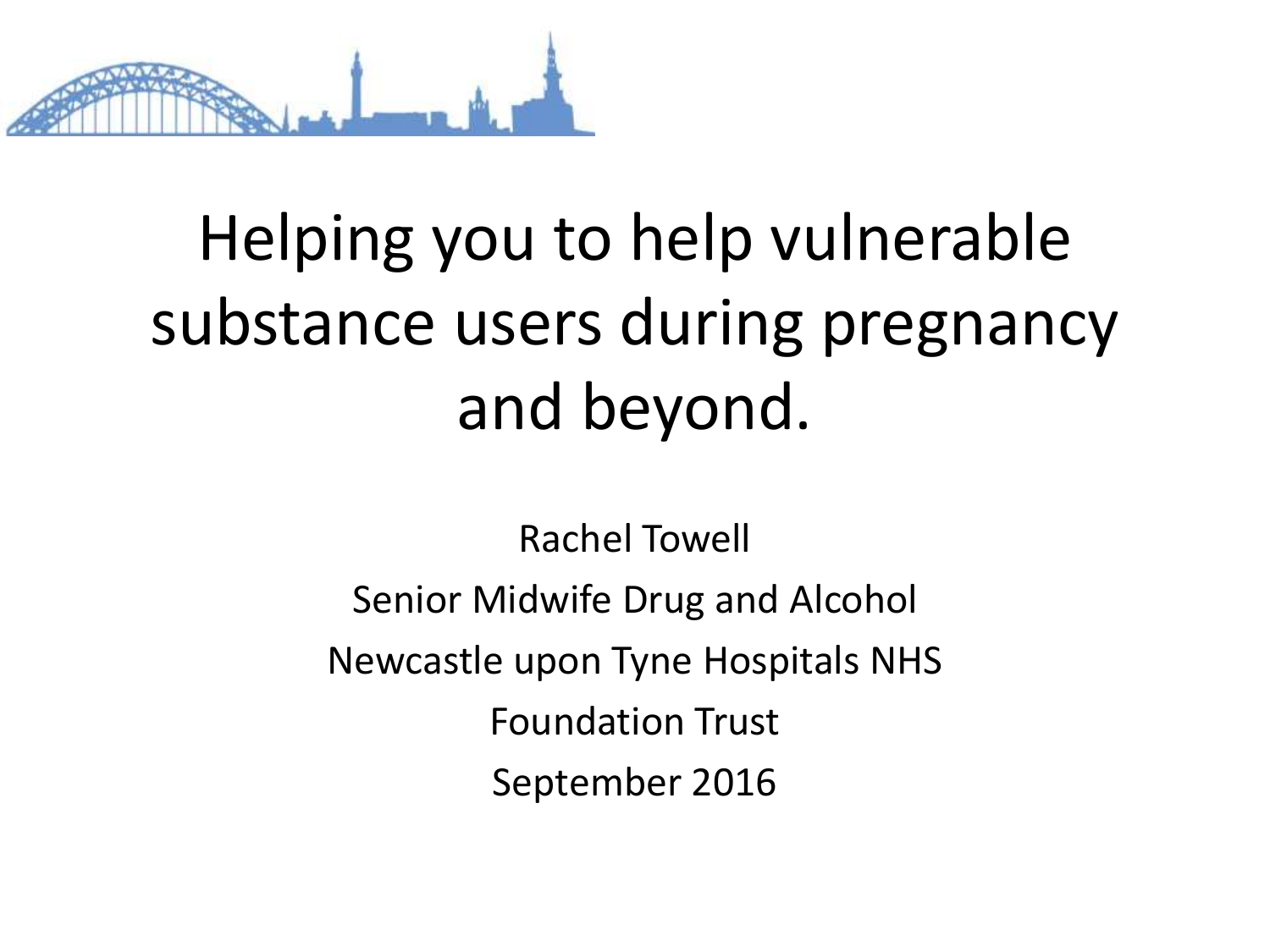

" Having this bairn is the best thing that has ever happened to me, I just want to get better and be a good mam"

" I think they will take him away from me "

" I just want to be like everyone else and have my little girl, I will do anything"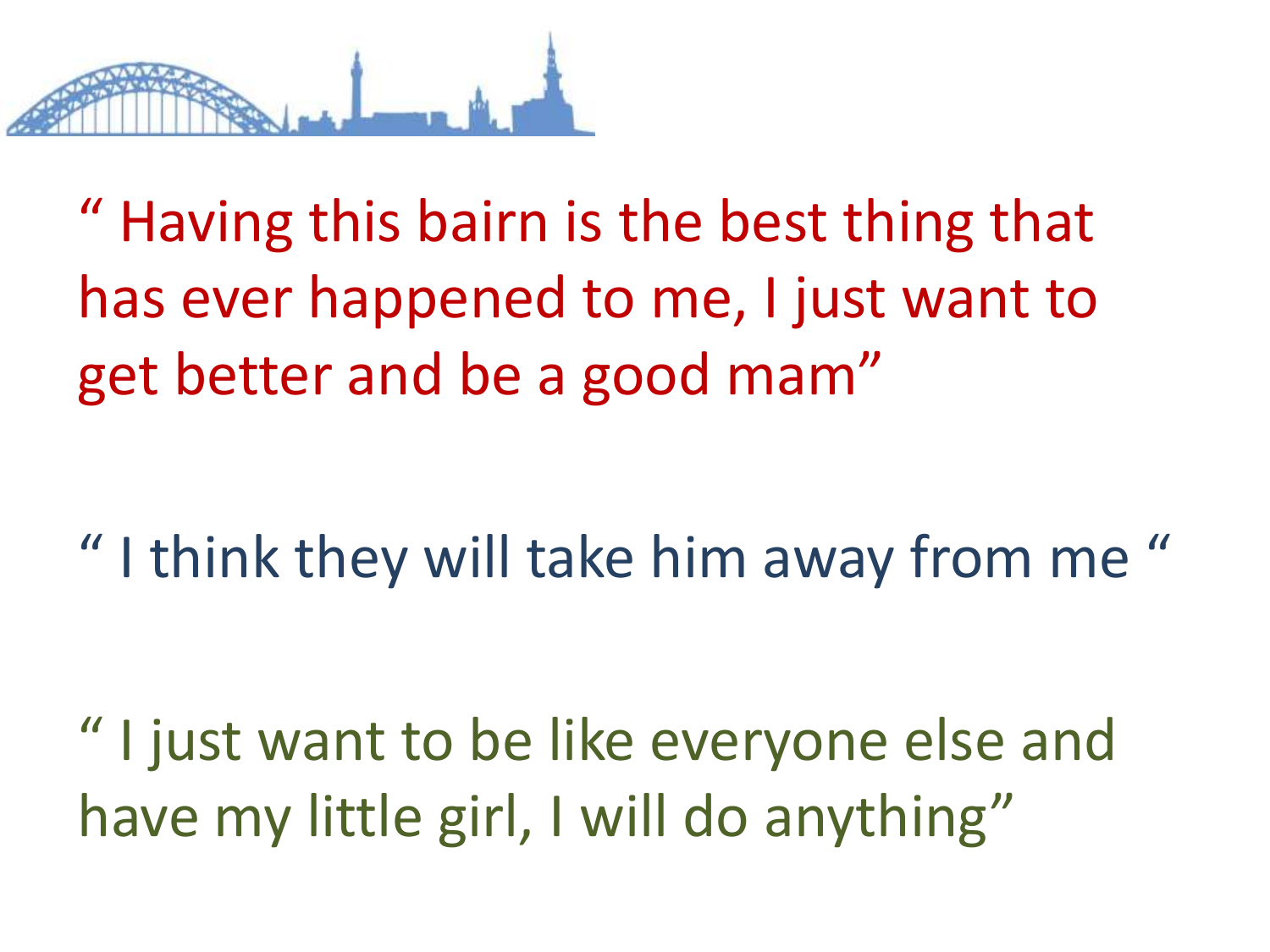

## HOWEVER!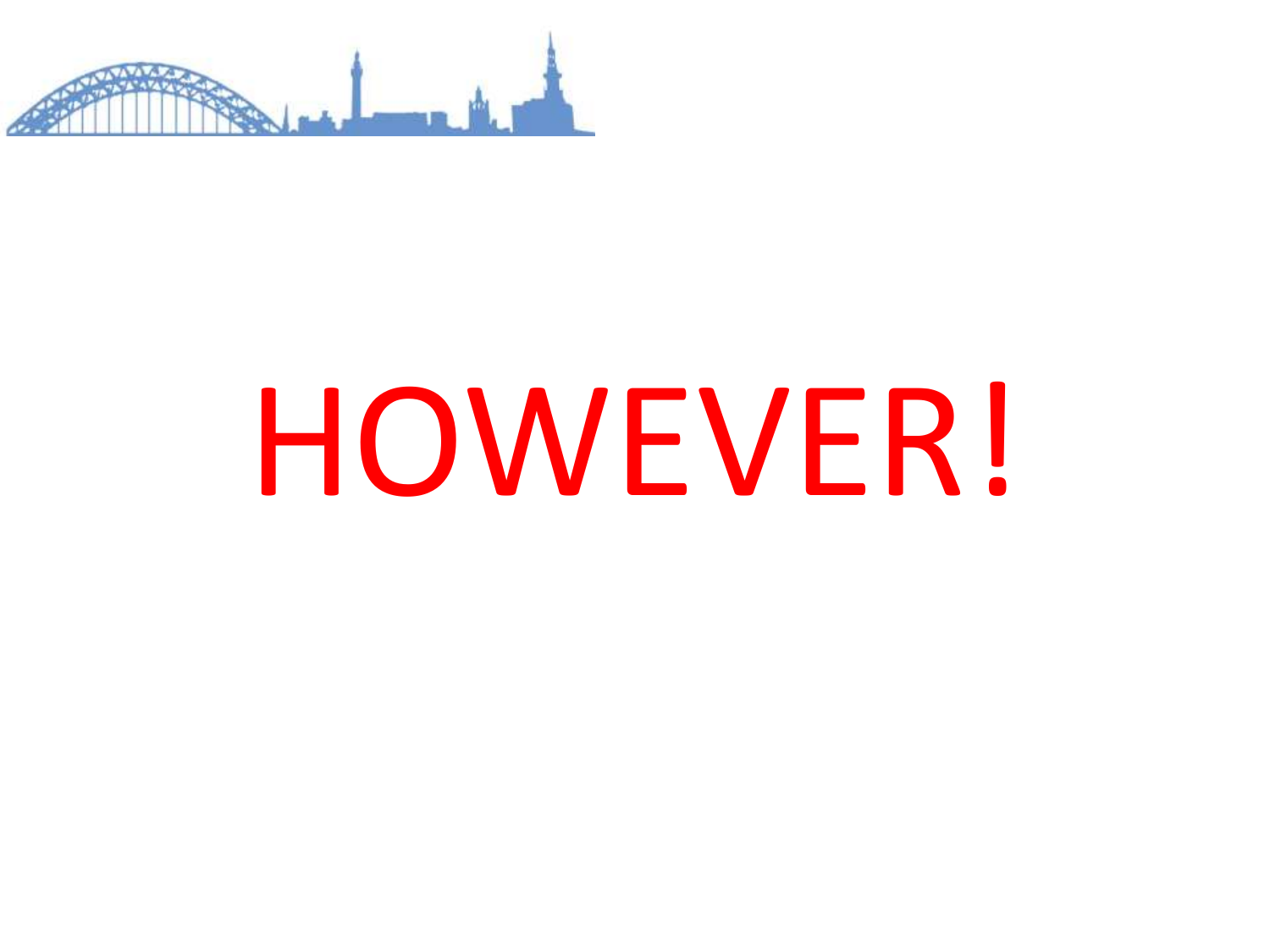

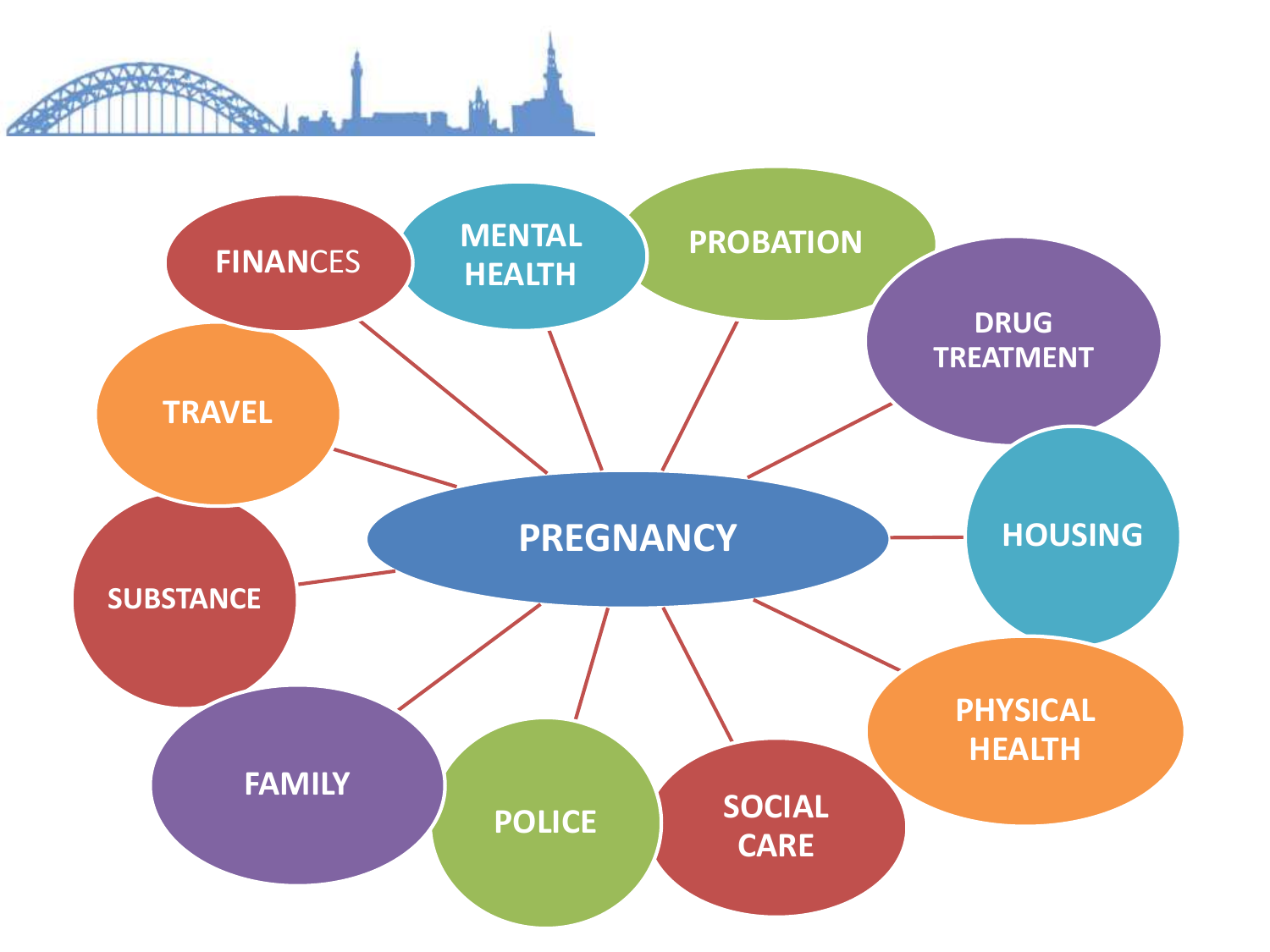

# So what do WE

do?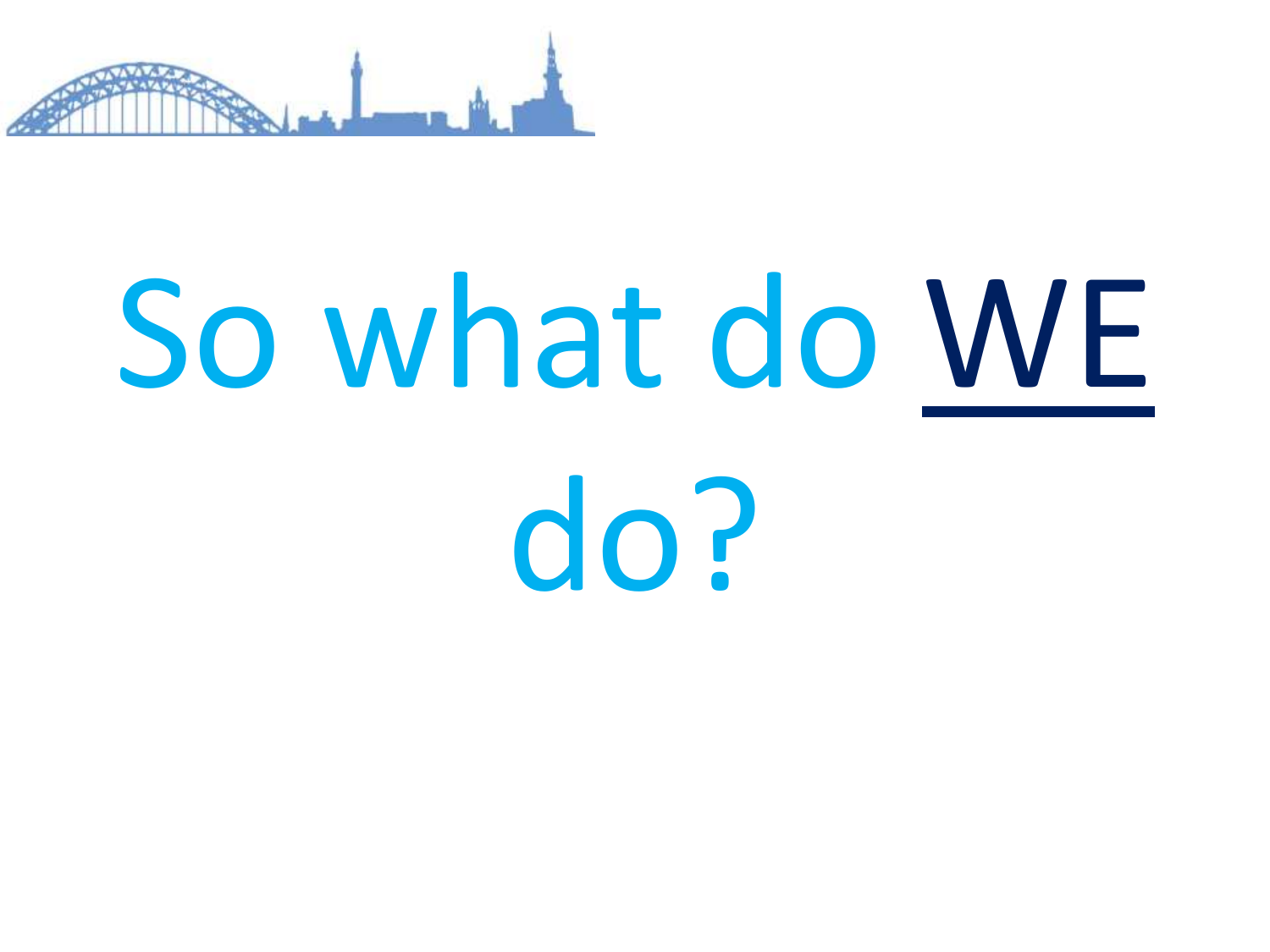

### **What are the risks of substance in pregnancy?**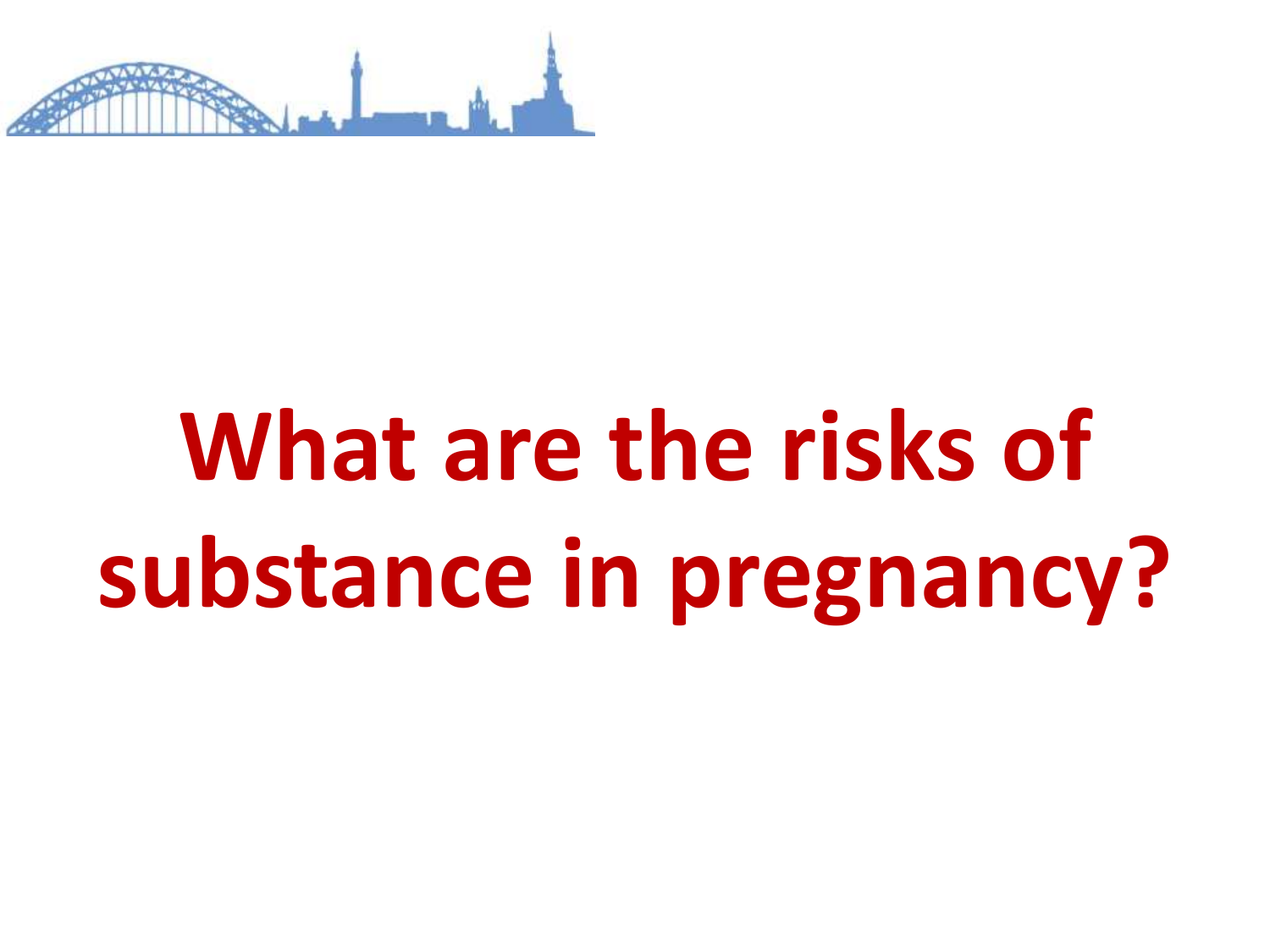

- No known long term issues for child
- Social issues
- Maternal physical issues
- Neonatal Abstinence Syndrome

Of all substances opiates are potentially the safest as we know what they do and we have substitutes to give both to adults and neonates. Illicit opiates are a bigger problem because of what they may be 'cut' with and how they are obtained. Risk increases with the method of use particularly if they are injected.

NAS is usually treated by using simple techniques as in swaddling, giving a dummy and offering comfort, if the baby does need treatment he would usually be commenced on oromorph 4hourly and titrated accordingly onto the correct dose, withdrawal of the medication is usually completed by 12 months but more often within 12 weeks of birth.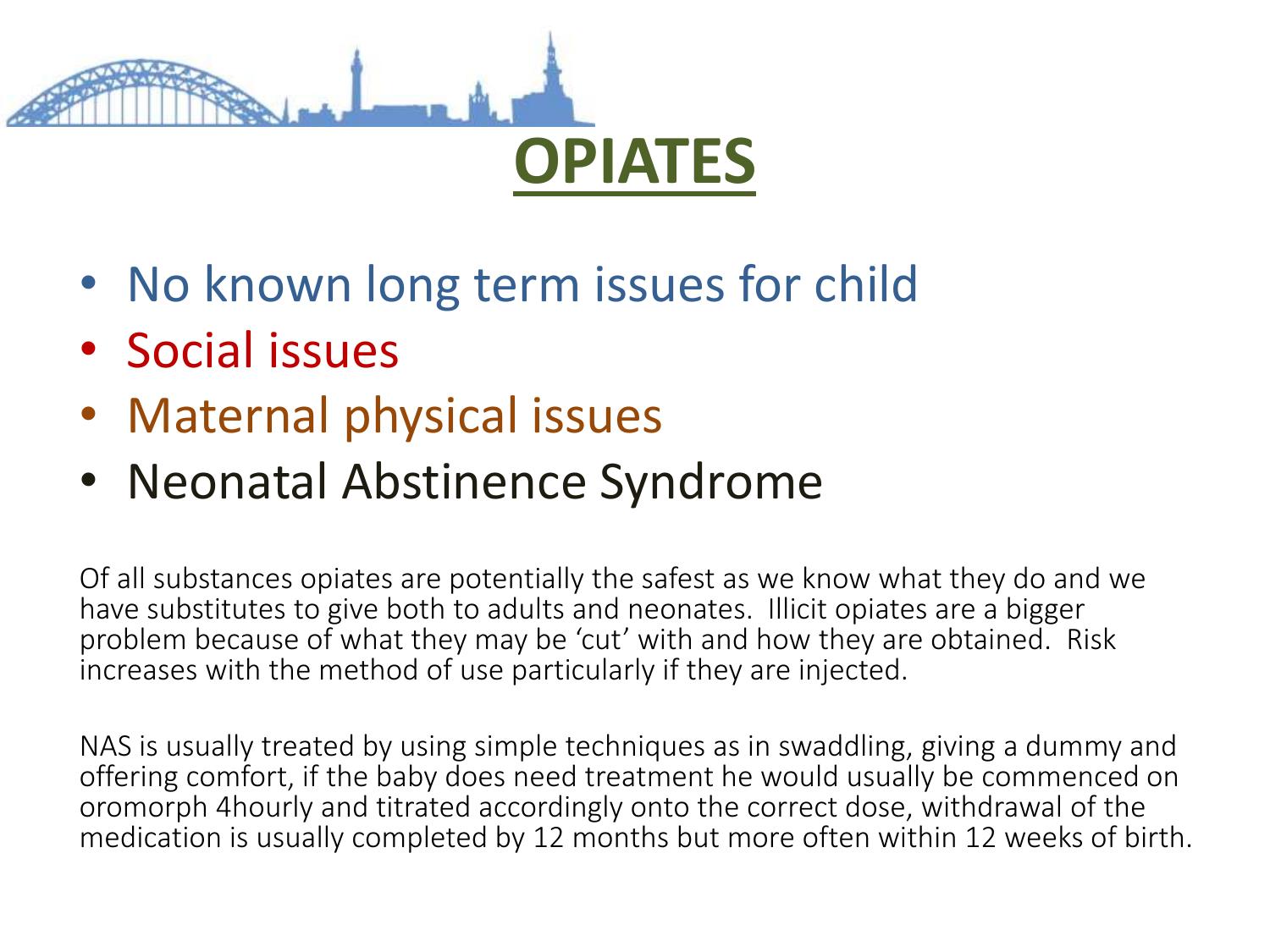

#### **Alcohol**



Fetal Alcohol Spectrum Disorder is 100% preventable and the biggest cause of preventable disability in the UK and probably the world.

Helpful website include: [www.fasdclinic.com](http://www.fasdclinic.com/) [www.fasdtrust.co.uk](http://www.fasdclinic.com/)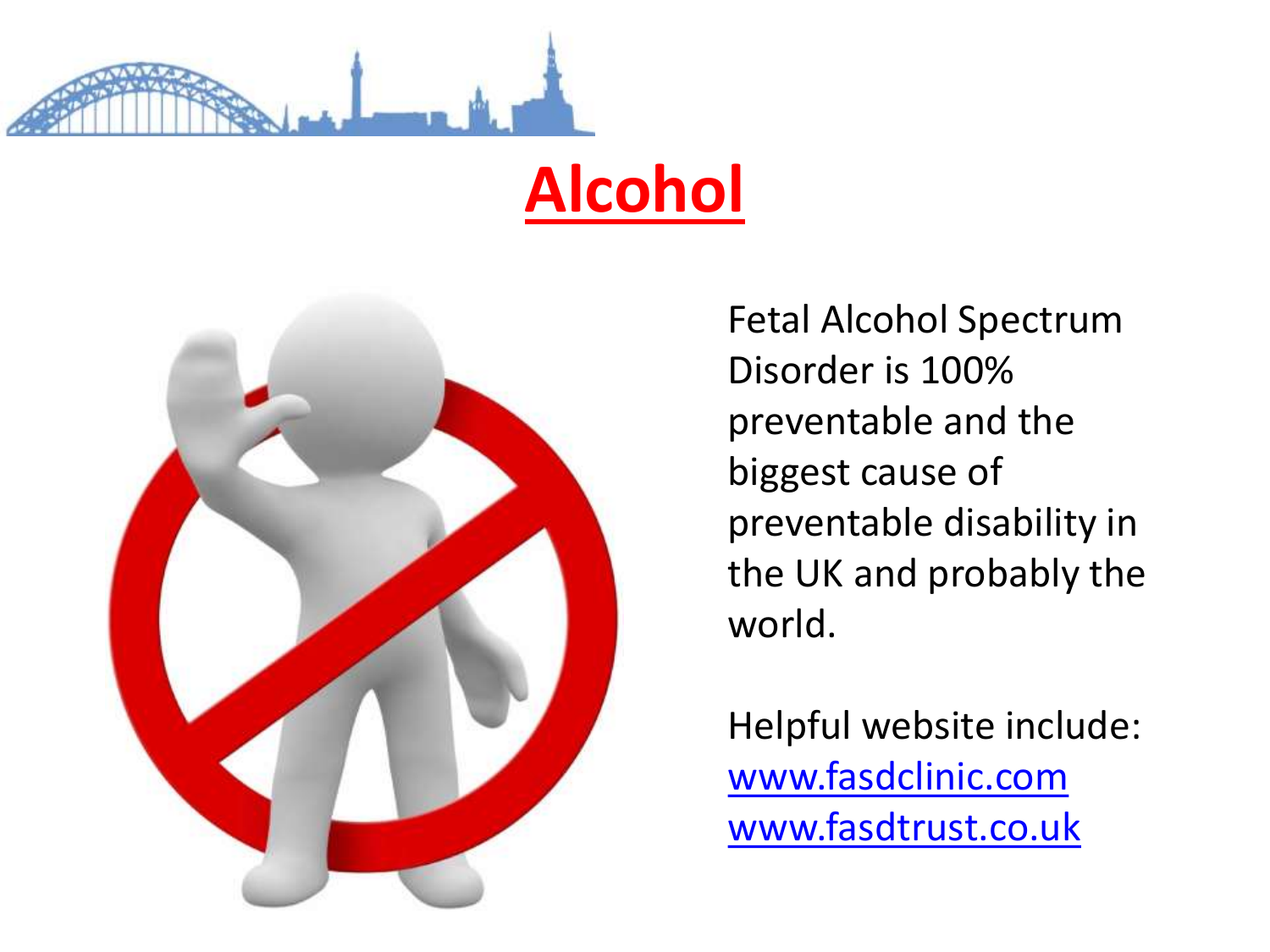

### **STIMULANTS**

- **Risk to pregnancy**
- **Risk to mother**
- **Risk to fetus:**

- **Stroke**
- **Eye damage**
- **Bleeding to brain**
- •**Death**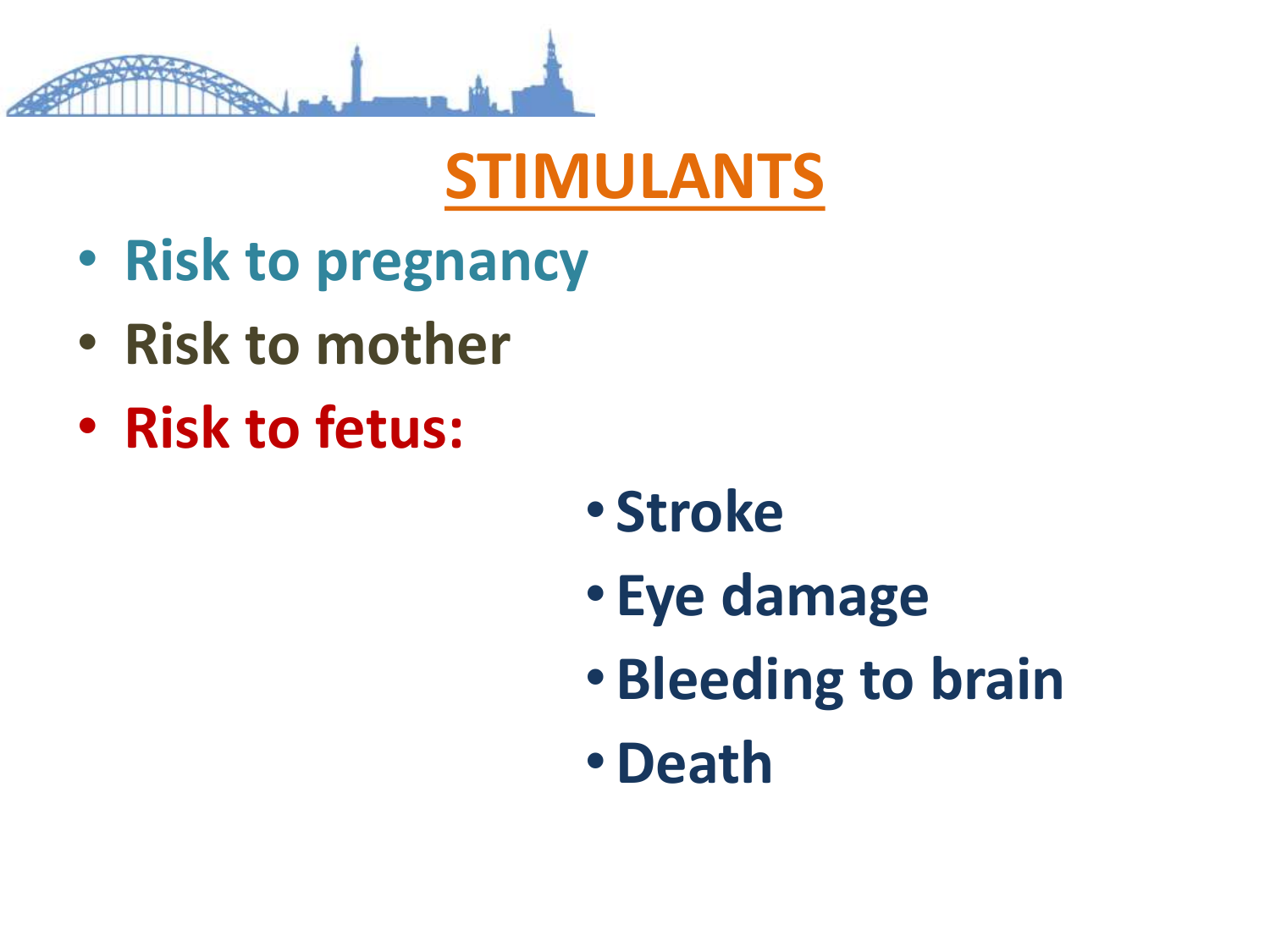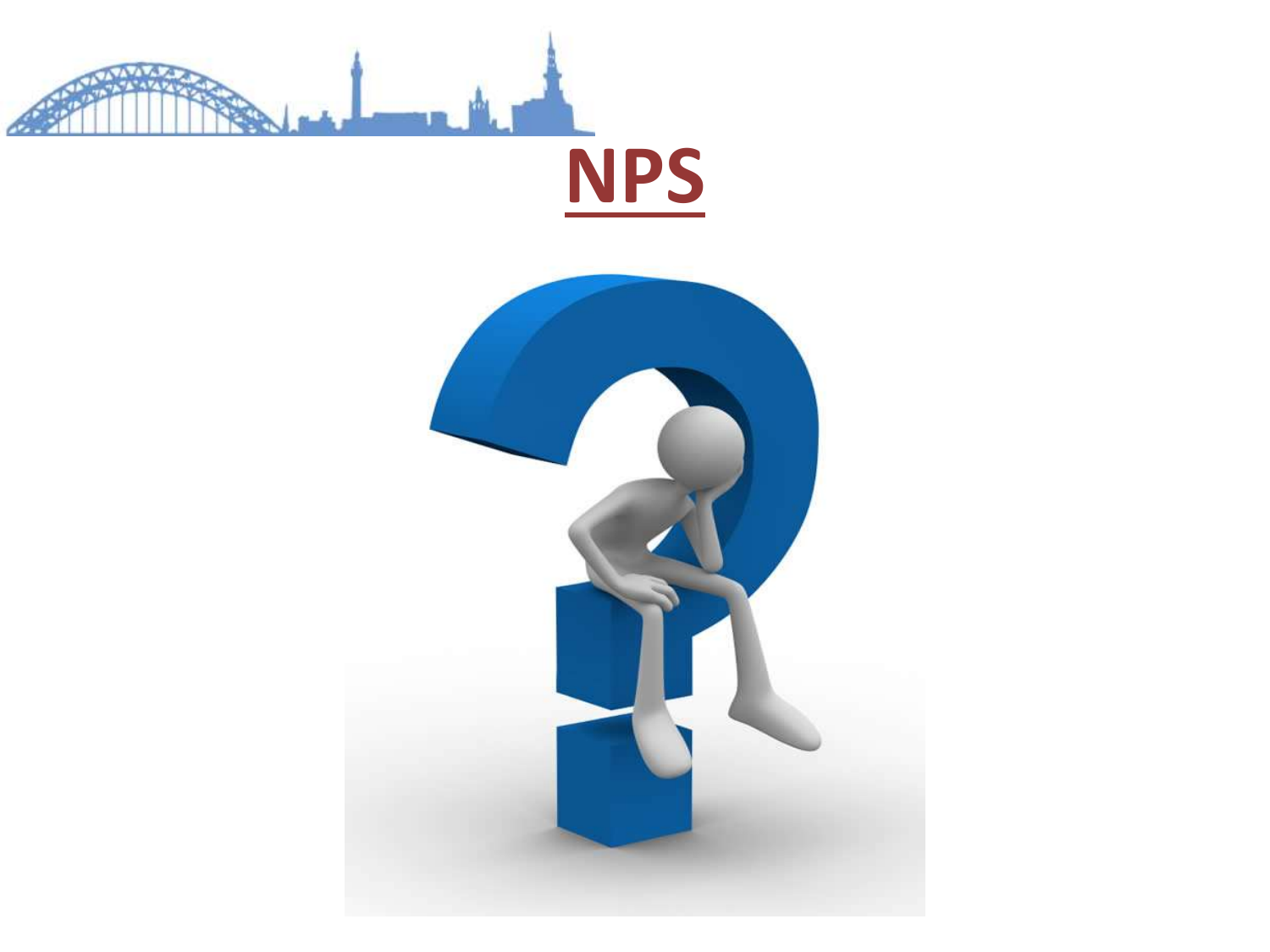